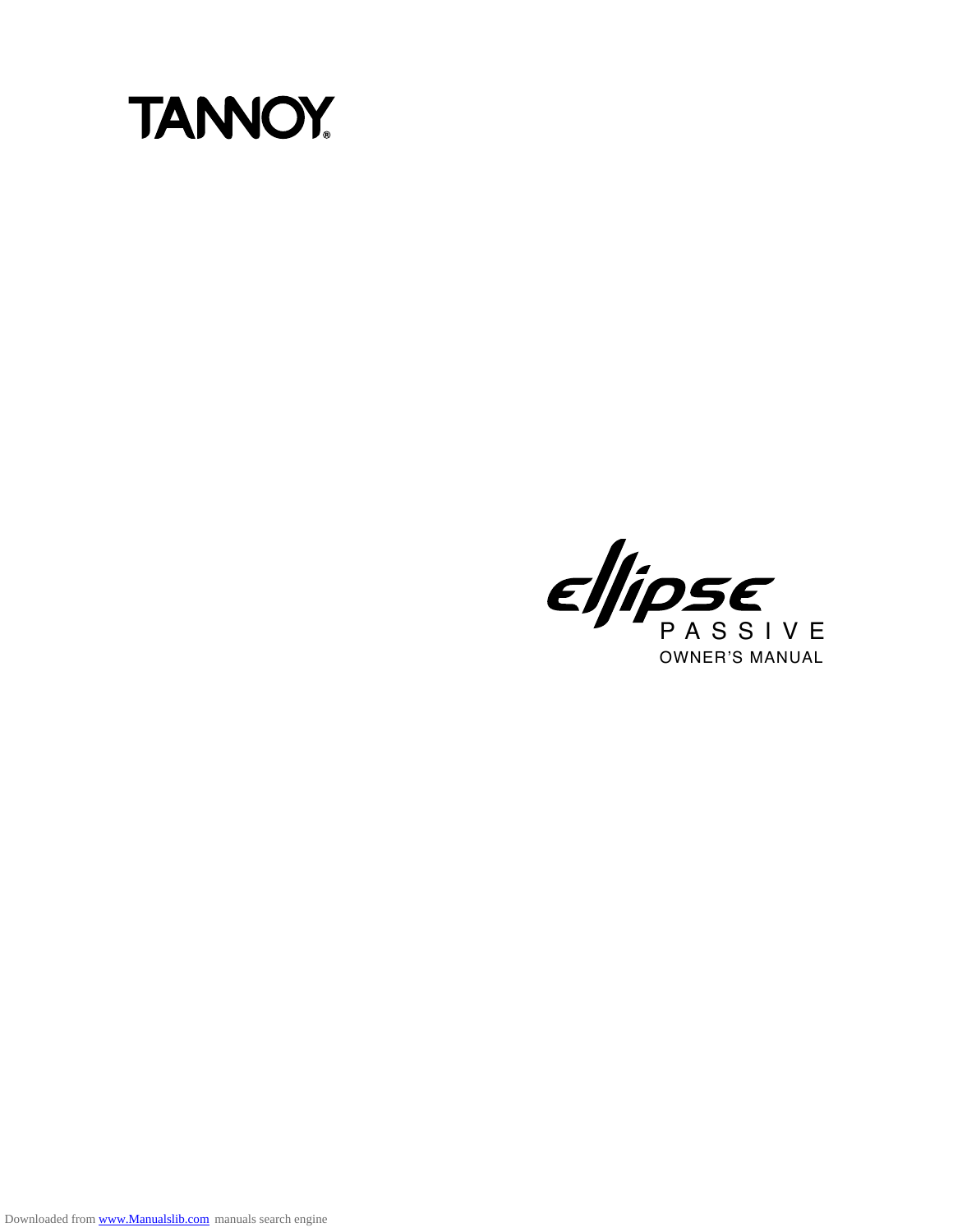# **CONTENTS**

#### **INTRODUCTION** 1

#### **THE BASICS** 2

- 2.1 Unpacking and visual checks
- 2.2 Preliminary recommendation
- 2.3 Connecting your speakers
- 2.4 Observing polarity
- 2.5 Power Amplifiers

# **INSTALLING & POSITIONING**<br>
3.1 Surround Monitoring

- 3.1 Surround Monitoring<br>3.2 Bass Ports
- 
- 3.3 Equalisation

#### **EXTERNAL DIMENSIONS** 4

#### **PERFORMANCE DATA** 5

#### **TECHNICAL SPECIFICATIONS** 6

#### **SERVICING** 7

- 7.1 Cabinet finish
- 7.2 Driver removal
- 7.3 Crossover

#### **WARRANTY** 8

#### **DECLARATION OF CONFORMITY** 9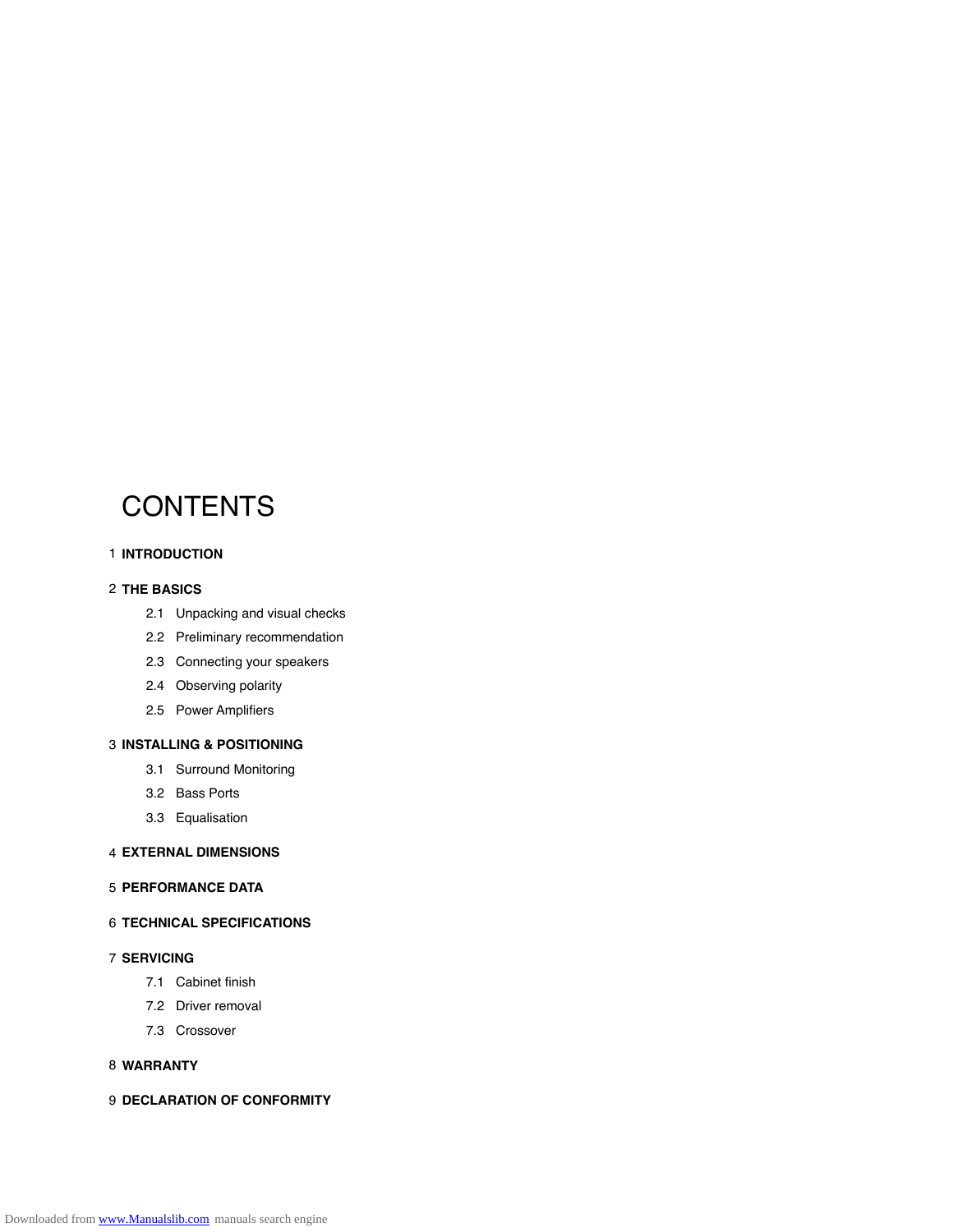# **1 INTRODUCTION**

Thank you for purchasing Tannoy Ellipse Passive Monitors.

Designed and manufactured by Tannoy and incorporating new Dual Concentric™ designs these monitors are suitable for desk-top or 5.1 surround situations at near and mid field monitoring positions. Unlike discrete systems with separate low frequency and high frequency drive units mounted on the front baffle the Dual Concentric™ single point source properties and characteristics eliminate horizontal and vertical dead spots around the crossover region and maintain Designed and manufactured by Tamloy and incorporating new Dual Concentric<sup>t and</sup> designs these monitors are suitable<br>for desk-top or 5.1 surround situations at near and mid field monitoring positions. Unlike discrete syst response of the loudspeaker to beyond 50kHz which results in an extended time and phase response within the audible band. Both Ellipse 8 Passive and Ellipse 10 Passive share the same acoustic balance and dispersion characteristics, and both<br>Both Ellipse 8 Passive and Ellipse 10 Passive share the same acoustic balance and dispersion characteri

types can be used in a single 5.1 surround monitoring situation. For example the Ellipse 10 Passive can be used as a Both Ellipse 8 Passive and Ellipse 10 Passive share the same acoustic balance and dispersion characteristics, and both<br>types can be used in a single 5.1 surround monitoring situation. For example the Ellipse 10 Passive can mixing and playback both models provide a very accurate soundstage retaining natural voicing to ensure that aural

effects and speech localisation pan from left to right and front to rear seamlessly. CRT TV monitors without causing colour-fringing effects. The Ellipse 8 Passive and 10 Passive are magnetically shielded, permitting use in close proximity to more traditional

This manual is intended to provide you with some useful advice on how to install and use the loudspeakers, as well as providing more technical information about system design and detailed specifications. The goal is to help you get the best results possible.

# **2 THE BASICS**

The Ellipse 8 Passive and 10 Passive monitors are designed and made by Tannoy, a company with unrivalled experience in studio monitoring. They have an extremely detailed, dynamic sound with a wide, flat frequency response - essential requirements for monitoring with reliable accuracy.

The Dual Concentric™ drivers contain both low frequency and high frequency drive unit components aligned along the same axis and positioned to generate an acoustic point source. A titanium dome SuperTweeter™ extends the amplitude response of the acoustic radiation beyond the limit of human hearing to above 50kHz. Extending the amplitude response same axis and positioned to generate an acoustic point source. A titanium dome SuperTweeter™ extends the amplitud<br>response of the acoustic radiation beyond the limit of human hearing to above 50kHz. Extending the amplitud in this way corrects the time and phase response of the system within the audible band below 20kHz. A rear switch on<br>each monitor sets this feature on or off for comparison between WideBand™ and conventional monitoring.

The Dual Concentric™ components and the SuperTweeter™ are seamlessly matched by a precision low-loss crossover network. The drive units are mounted on a baffle of elliptical shape to minimise diffraction and create distinctive styling.

#### **2.1 UNPACKING AND VISUAL CHECKS**

The Ellipse 8 Passive and Ellipse 10 Passive are individually packed and cushioned for safe transit. To remove the speakers from the carton without damage, open the end flaps fully and bend them right back. Turn the package upside-down on the floor and lift the carton vertically upwards to leave the speaker resting on the packing trays. Inspect each speaker for signs of transit damage. Nothing on or in your speakers should be loose or rattle about. In the unlikely event of damage having occurred, inform the carrier and the supplier immediately.Keep all the packaging as this will show evidence of the damage or excessive handling forces. It is also a good idea to keep the packaging if possible for future transportation.

#### **2.2 PRELIMINARY RECOMMENDATION**

Initially we would like to give a word of warning on high sound pressure levels which these speakers are capable of generating over sustained periods of time. Levels over 95dB sustained for 8 hours or more per day will eventually cause permanent hearing loss. Because Tannoy monitors have very low levels of time, amplitude and frequency distortion it is not always obvious that the sound level is high while working with them. For continuous exposure we recommend the regular use of a sound level meter capable of integrating the sound level over a period of exposure according to noise control standards. This is an Leq measurement and should be used to check that sound levels are always within safety limits.

lipse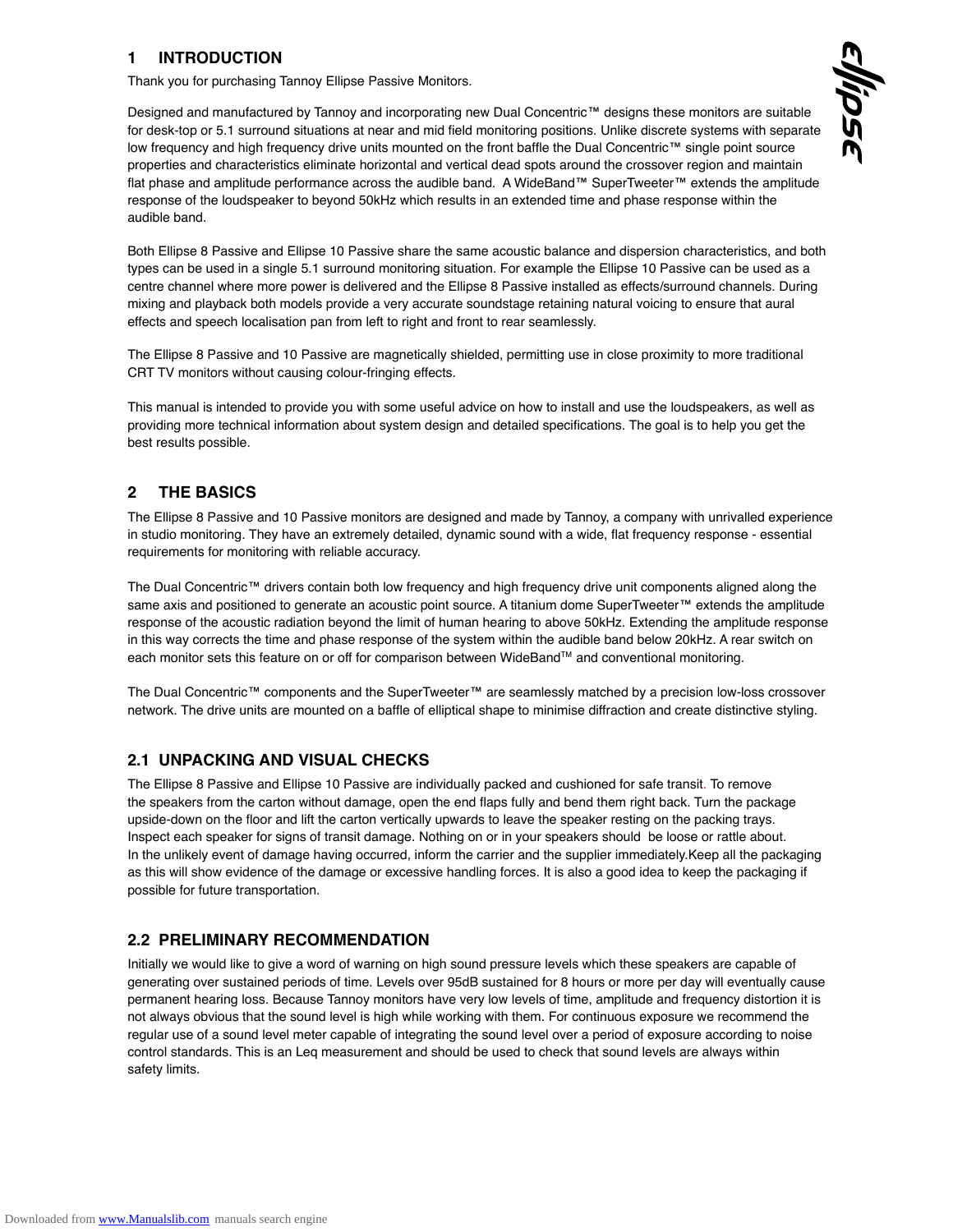# **2.3 CONNECTING YOUR SPEAKERS**

The types of cable used to connect the speakers to the power amplifier will marginally affect the sound. The cross-sectional area of the cable should be large enough so as not to affect the damping factor; generally a cable 2.3 CONNECTING YOUR SPEAKERS<br>The types of cable used to connect the speakers to the power amplifier will marginally affect the sound. The<br>cross-sectional area of the cable should be large enough so as not to affect the dam panels offer the option of Bi-Wiring. Bi-Wiring provides the facility for connecting separate feeds from the amplifier to the Lupse of assive and 10.1 assive entimidary panels offer the option of Bi-Wiring. Bi-Wiring provi The types of cable used to connect the speakers to the power amplifier will marginally affect the sound. The<br>cross-sectional area of the cable should be large enough so as not to affect the damping factor; generally a cabl instrument separation, localisation, and imaging depth compared with conventional wiring for the cost of another set of and high frequencies being differentiated by the crossover point of the loudspeaker system; please refer to the technical specifications. This reduces intermodulation effects at high and low frequencies within the cables.

The lower the resistance of the cable between the amplifier and the speakers, the better the damping factor acting on the speaker. This has been covered in every audio magazine that has ever been written about speakers, so we won't beat it to death here. You don't need to buy speaker cable that costs as much as your speakers. To get the most benefit, select a finely stranded high purity copper speaker cable and dress the cable ends to prevent "hairs" or stray conductors from shorting across the terminals. If your amplifier terminals will not directly accept your chosen size of cable, you can trim down the cable size at the amplifier end. Ensure that the binding post retaining nuts on both the loudspeakers and the amplifier are screwed down firmly without stripping or over tightening them. Ellipse Passive monitors loudspeakers are shipped ready for standard cable wiring with shorting bars connecting both halves of the crossover together. Keep the down the cable size at the amplifier end. Ensure that the binding post retaining nu<br>amplifier are screwed down firmly without stripping or over tightening them. Ellips<br>shipped ready for standard cable wiring with shorting shipped ready for standard cable wiring with shorting bars connecting both haives of the crossover together. Keep the<br>shorting bars in place whilst connecting your cable if not using the Bi-Wire facility.<br>To Bi-Wire your l

shorting bars in place whilst connecting your cable in hot using the Bi-wire racility.<br>To Bi-Wire your loudspeakers remove the shorting bars completely from the terminals of the crossover panel. Prepare<br>2 sets of cables fo paying particular attention to the polarity of the conductors within the cable. Keep positive and negative conductors 2 sets of cables for each loudspeaker, labeling one for HF (High Frequencies) and the other for LF (Low Frequencies)<br>paying particular attention to the polarity of the conductors within the cable. Keep positive and negativ conductors together for the left hand cables at the left hand amplifier terminals. Repeat for the right hand loudspeaker and conductors at the right hand amplifier terminals.

#### **2.4 OBSERVING POLARITY**

You already know about connecting the positive terminal on the amplifier to the positive terminal on the speakers, and ensuring that both channels are "in phase" by checking to ensure that there's more bass with both speakers on and not less bass. Absolute polarity is a bit trickier to confirm but is nevertheless very important. Absolute polarity is the ensuring that both channels are "in phase" by checking to ensure that there's more bass with both speakers on and<br>not less bass. Absolute polarity is a bit trickier to confirm but is nevertheless very important. Absolute p instance, has the drum skin whacked by the foot pedal, and it pushes the air, which pushes the microphone diaphragm, which generates a signal through the electronics and should eventually come out of the speakers as a positive acoustic pressure wave. This means the speaker cones will move towards you, just like the drum skin. All Tannoy monitors have absolute positive polarity which means that a positive going electrical input pulse to the red terminals will move the cones towards you. However, you can't trust a conventional recorded source to test this because there is no way to confirm that absolute polarity was maintained throughout the recording chain; it can even change from track to track. This isn't a trivial thing, especially when you're using a true stereo microphone setup, or trying to accurately place things in your mix. This is something that should be rigorously checked with every microphone and every signal line in a studio; but the first step would be to use the kick drum test described above with a few microphones. If you don't believe it can make a difference, set up a little test using a mix you know and flip the polarity of both monitor channels at the same time. The imaging will<br>flip from vague (negative polarity) to strong (positive polarity).Hear-Believe!

# **2.5 POWER AMPLIFIERS**

The power amplifier should be reasonably well matched in power to the power rating of the speakers (see specifications). The use of a more powerful amplifier (i.e. in excess of the recommended figure) provides increased headroom, which is useful especially for highly dynamic programme material. Due to the high peak power handling of Tannoy monitors, responsible use of more powerful amplifiers should not represent a danger to the speakers as long as the amplifiers are not overdriven.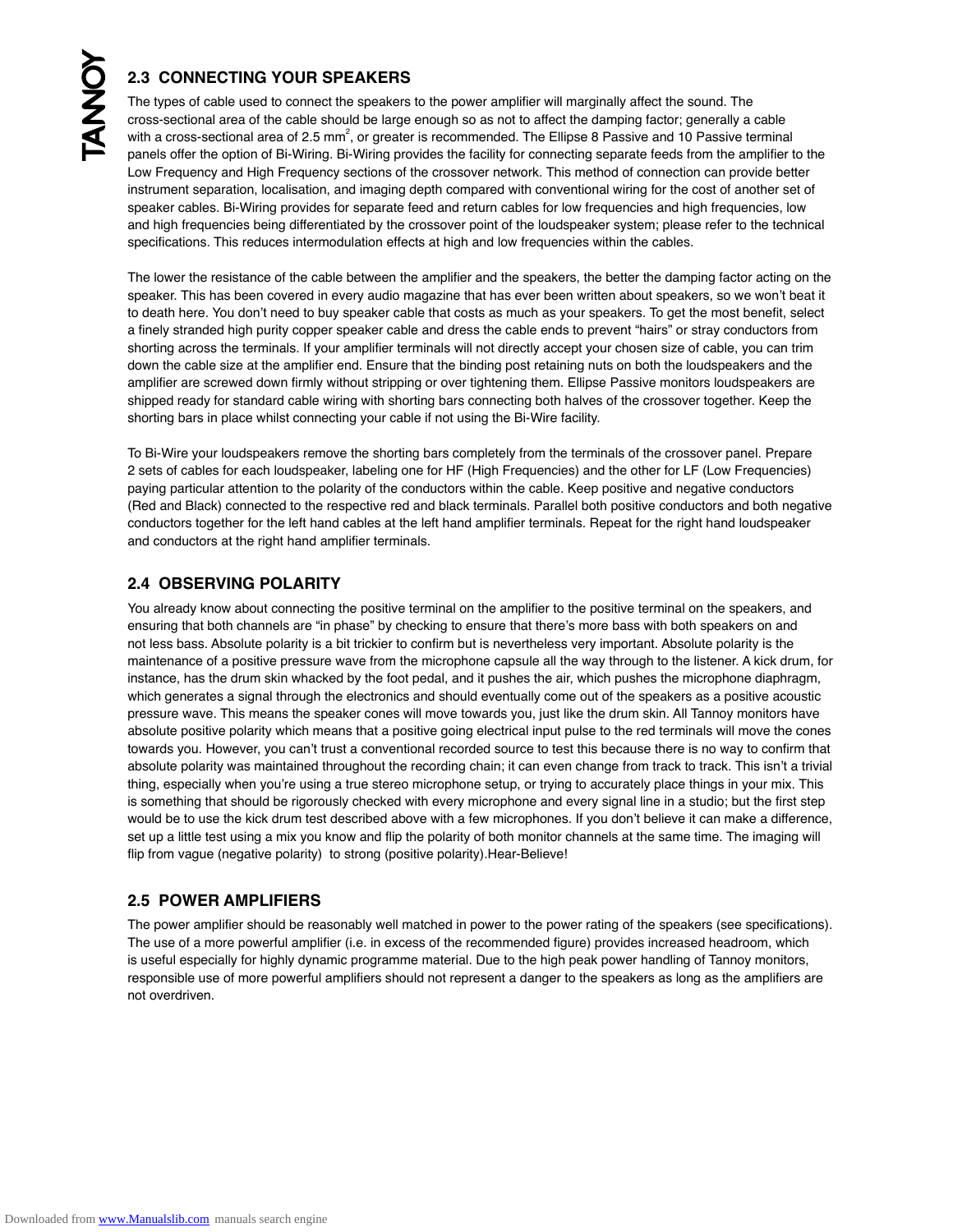# **3 INSTALLING AND POSITIONING**

When choosing a suitable location for the monitors, bear in mind that the physical mounting of loudspeakers and their proximity to room boundaries can have a large influence on performance. For best results the monitors should be mounted on a heavy rigid structure, supported on four pads making contact with the base of the loudspeaker. The use of When choosing a suitable location for the monitors, bear in mine<br>proximity to room boundaries can have a large influence on per<br>mounted on a heavy rigid structure, supported on four pads mal<br>small pads of rubber, Sorbothan Ensure that the console position does not obscure the direct sound radiation from the loudspeakers when sitting at the console position does not obscure the direct sound radiation from the loudspeakers when sitting at the

lipse

mixing position. The engineer and producer should have a clear, uninterrupted view of the monitor loudspeakers.

#### **3.1 SURROUND MONITORING**

To ensure a uniform acoustical monitoring environment the room should be symmetrical about the centre or dialogue loudspeaker axis and any acoustic room treatments should be applied symmetrically on either side of the room. Mixed "Live end/Dead end" environments should be avoided. If the effects or surround sound loudspeakers are positioned close<br>to walls then the constitution of the wall surfaces should be identical.<br>When using either Ellipse 8 Pa to walls then the constitution of the wall surfaces should be identical.

When using either Ellipse 8 Passive or 10 Passive as the main effects speaker for the front soundstage, placement is<br>a critical factor for good performance. In all cases the centre channel speaker should be placed as close screen as possible. The viewing position when seated determines the ideal mounting height, but in all cases this should be as close as possible to ear height. If this is not possible the monitor should be tilted towards ear height in the mix position. The centre speaker should be positioned along the centre axis of the picture and the left/right monitors just outside the picture. Ideally the three front effects speakers should be placed with the front baffles in line with the screen be as close as possible to ear neight. If this is not possible the monitor should be tiled towards ear neight in the mix<br>position. The centre speaker should be positioned along the centre axis of the picture and the left/r the picture. The surround speakers should be positioned at the same distance from the mix position as the main front speakers.

<sup>A</sup> Subwoofer is recommended, chosen from the Tannoy range to ensure compatibility. The Subwoofer/LFE channel produces low frequencies which are non-directional and therefore the Subwoofer can theoretically be placed anywhere in the room. However, from experience, optimum performance will be gained by placing the subwoofer in the same plane as the main front speakers. The LFE channel is set at a level 10dB higher than the other channels when mixing therefore it is important to apply the same in any playback situation.

# **3.2 BASS PORTS**

The Ellipse Passive monitors' bass ports are located on the front panel. You should keep the back panels at least 300mm (12") away from the nearest wall surface to avoid an overblown bass sound. If you cannot avoid being close to a wall you The Ellipse Passive monitors' bass ports are located on the front panel. You should keep the back panels at least 300m<br>(12") away from the nearest wall surface to avoid an overblown bass sound. If you cannot avoid being cl supplied as an accessory within the pack. They are a friction fit for a full seal. This will overdamp the bass alignment of the monitors making them more suitable for 2Pi environments such as for example against a wall or mounted on a large flat surface. Ellipse 10 Passive monitors should be equalized electronically in these circumstances.

# **3.3 EQUALISATION**

Our feeling is that you shouldn't need to equalise monitors at all in a well designed monitoring environment; apparent variations in the monitor response should be fixed through room design or speaker placement. But we realise that 12 equalisation is sometimes a necessary evil especially in small rooms or where the monitors are close to room boundaries. We recommend a good quality speaker controller with digital filtering. Any frequency shaping should be low 13 Q, smooth and you should make use of shelving responses in the frequency range 200Hz to 800Hz. No two adjacent 1/3 Q, smooth and you should make use of shelving responses in the frequency range 200Hz to 800Hz. No two adjacent 1<br>octave bands should differ by more than 1dB. If you have a choice of equalisers for monitor applications, les The fewer the number of filters, the better the equaliser will sound. Over equalisation can reduce system headroom,<br>15 Metal 2001 between the contribution of the contractor and head the contract of the contract in the cont and introduce phase distortion resulting in greater problems than cures. Always check out the result of equalisation by listening to well recorded vocals or male and female speech from a familiar source. 16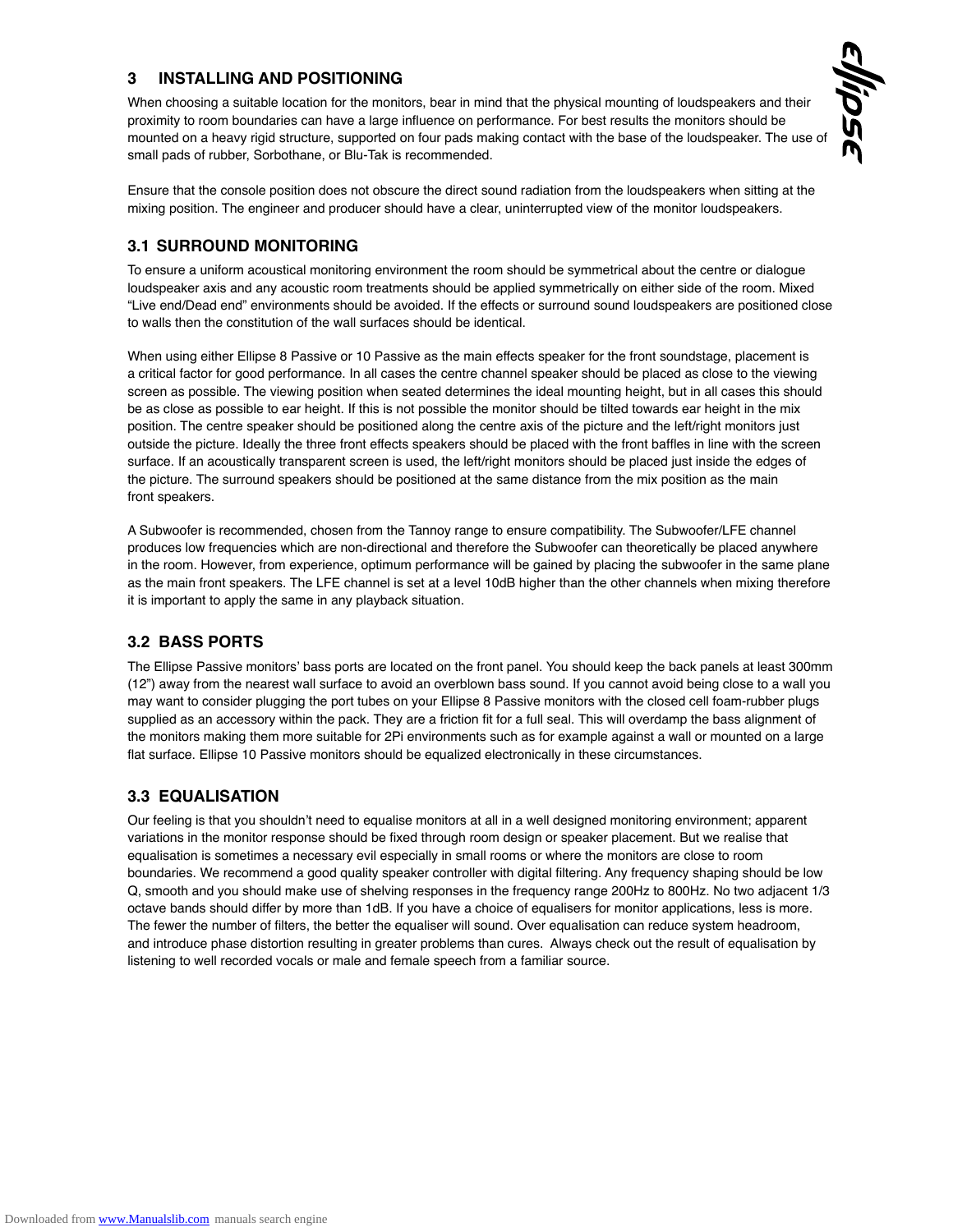**4 DIMENSIONS**







#### **ellipse 10 passive**







Downloaded from [www.Manualslib.com](http://www.manualslib.com/) manuals search engine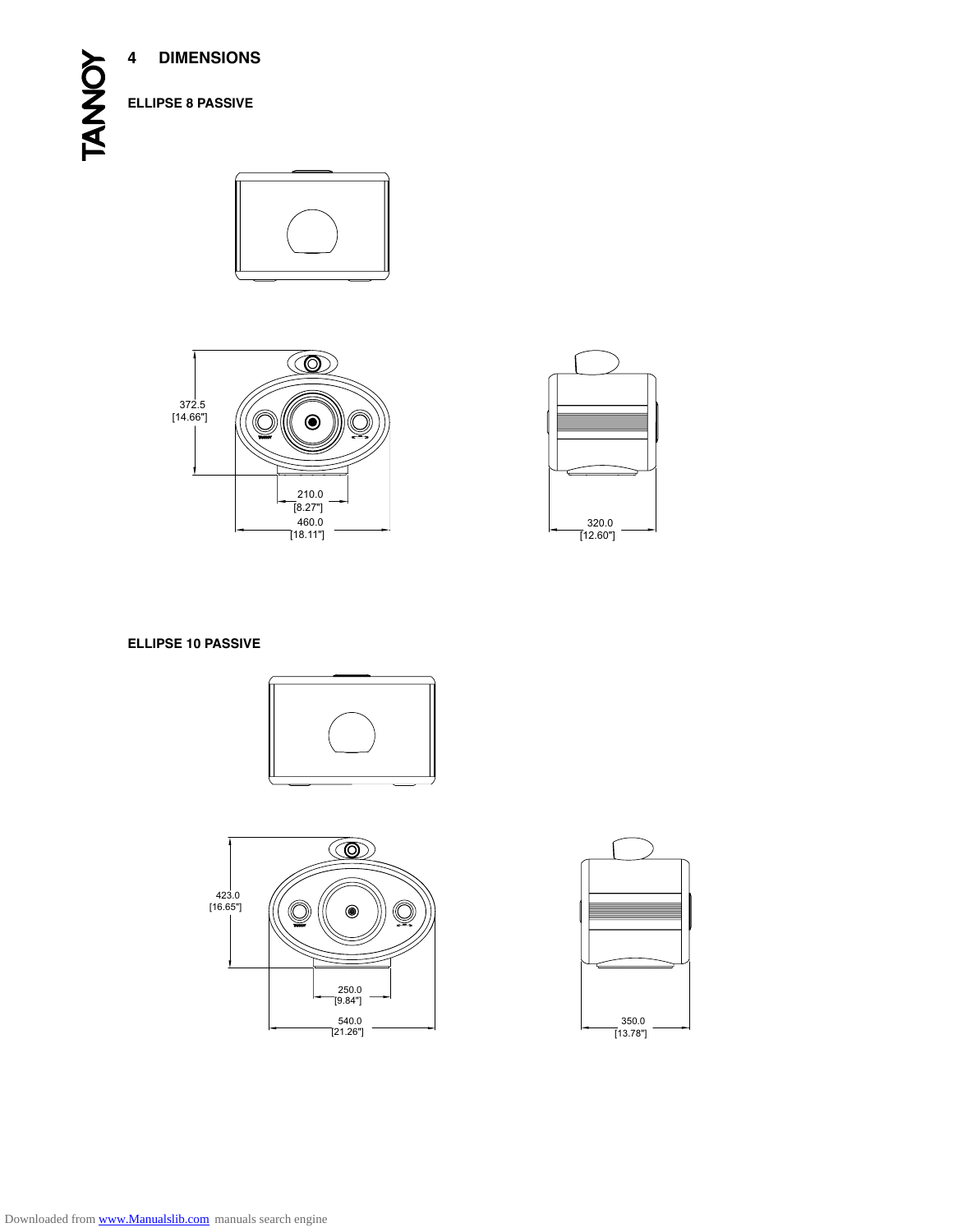#### **Ellipse 8 Passive**

1m on-axis frequency response





Impedance vs frequency



#### **ELLIPSE 10 PASSIVE**



1m on-axis frequency response

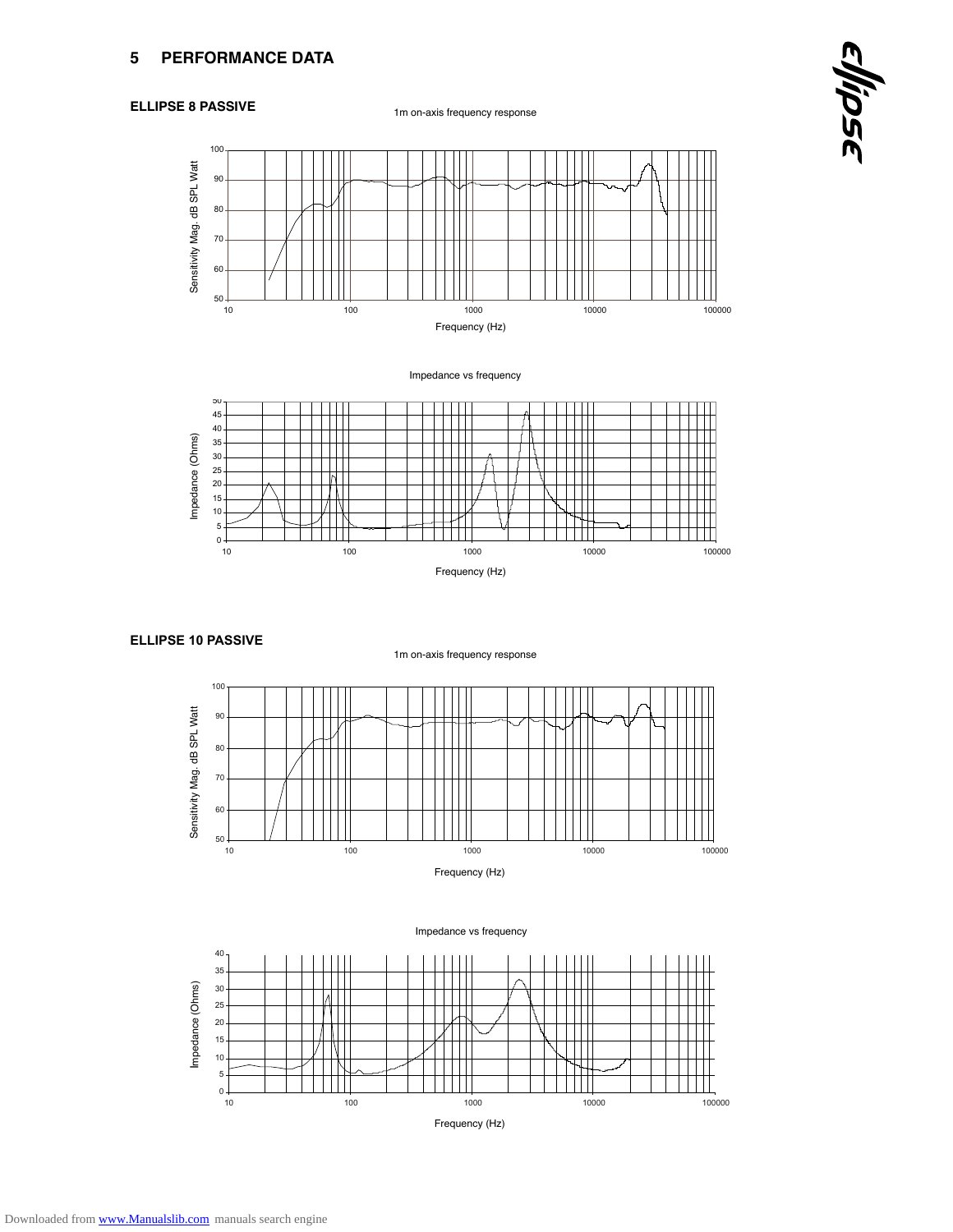|      | <b>TECHNICAL SPECIFICATIONS</b><br>6     |                                                                              |                                                                            |
|------|------------------------------------------|------------------------------------------------------------------------------|----------------------------------------------------------------------------|
|      |                                          | <b>Ellipse 8 Passive</b>                                                     | <b>Ellipse 10 Passive</b>                                                  |
| DANG | Frequency Response (-3dB) <sup>1</sup>   | 55Hz - 40kHz                                                                 | 42Hz - 40kHz                                                               |
|      | Frequency Range (-10dB) <sup>1</sup>     | 38Hz - 50kHz                                                                 | 30Hz - 50kHz                                                               |
|      | System Sensitivity (1W @1m) <sup>2</sup> | 89dB $(1W = 2.83V)$ into 8 Ohms)                                             | 89dB $(1W = 2.83V)$ into 8 Ohms)                                           |
|      | Dispersion (-6dB)                        | 90 degrees fully axi-symmetrical                                             | 90 degrees fully axi-symmetrical                                           |
|      | <b>Driver Complement</b>                 | 200mm (8") Tannoy Dual Concentric™<br>25mm (1") Wideband™ SuperTweeter™      | 250mm (10") Tannoy Dual Concentric™<br>25mm (1") Wideband™ SuperTweeter™   |
|      | <b>Crossover</b>                         | Passive 1.5kHz and 14kHz                                                     | Passive 1.4kHz and 14kHz                                                   |
|      | Rated Maximum SPL <sup>2</sup>           | 115dB (peak)                                                                 | 116dB (peak)                                                               |
|      | <b>Power Handling</b>                    | 100W (average) 200W (programme)                                              | 125w (average) 250W (programme)                                            |
|      | <b>Recommended Amplifier Power</b>       | 200W @ 8 Ohms                                                                | 250W @ 8 Ohms                                                              |
|      | <b>Nominal Impedance</b>                 | 8 Ohms                                                                       | 8 Ohms                                                                     |
|      | <b>Distortion</b>                        | < 0.5%                                                                       | $<$ 0.5%                                                                   |
|      | <b>CONSTRUCTION</b>                      |                                                                              |                                                                            |
|      | Cabinet volume / LF alignment            | 19.5 litre/ reflex ported                                                    | 32.6 litre/ reflex ported. Integral<br>acoustic resonator.                 |
|      | <b>Cabinet construction</b>              | Laminated birch/MDF baffle, internal<br>bracing, detachable neoprene base.   | Laminated birch/MDF baffle, internal<br>bracing, detachable neoprene base. |
|      | <b>Finish</b>                            | Textured black paint.                                                        | Textured black paint.                                                      |
|      | <b>Connectors</b>                        | 4 x 4mm gold plated binding<br>posts (bi-wirable)                            | 4 x 4mm gold plated binding<br>posts (bi-wirable)                          |
|      | <b>Control</b>                           | SuperTweeter <sup>™</sup> on/off switch mounted<br>on rear termination panel | SuperTweeter™ on/off switch mounted<br>on rear termination panel           |
|      | Dimensions (H x W x D)                   | 373 x 460 x 350 mm<br>14.68 x 18.11 x 13.78"                                 | 423 x 540 x 380 mm<br>16.65 x 21.26 x 14.96"                               |
|      | Weight                                   | 13.5kg (29.7lbs)                                                             | 17.5kg (38.5lbs)                                                           |

Notes

1. Average over stated bandwidth. Measured at 1 metre on axis.<br>2. Unweighted pink noise input, measured at 1 metre in an anechoic chamber

A full range of measurements, performance data, and Ease™ Data can be downloaded from www.tannoy.com

Tannoy operates a policy of continuous research and development. The introduction of new materials or manufacturing methods will always equal or exceed the published specifications, which Tannoy reserves the right to alter without prior notification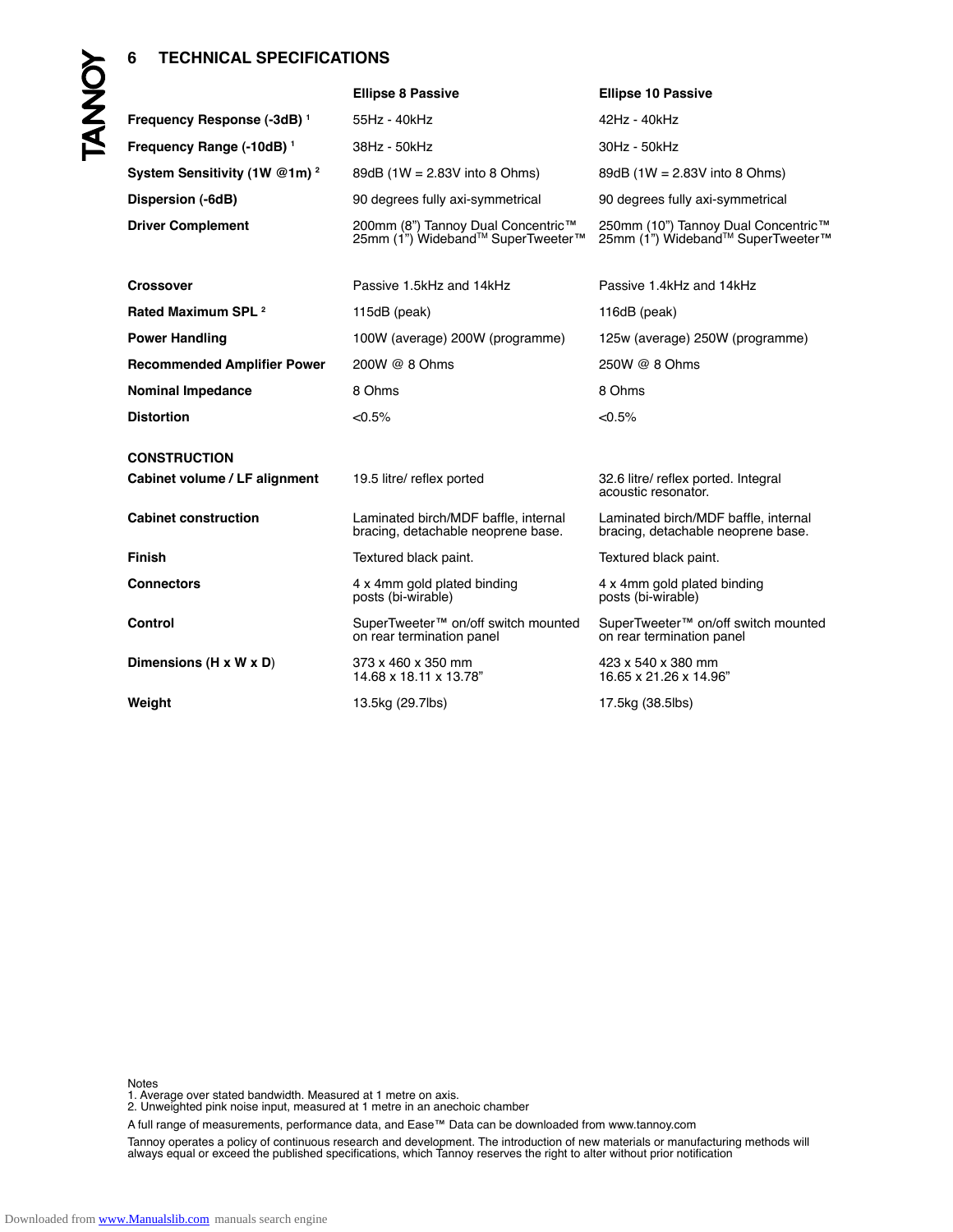# **7 SERVICING**

#### **7.1 CABINET FINISH**

To remove marks and scuffs use a soft brush, avoiding the moving parts of the Dual Concentric™ and SuperTweeter™

#### **7.2 DRIVER REMOVAL**

Lay the cabinet on its back. Remove the front mounted port tubes which are a friction fit in the cabinet. Remove the front trim panel using a suitable plastic tool starting aound the port tube holes. Remove the ten hexagonal screws holding **7.2 DRIVER REMOVAL**<br>Lay the cabinet on its back. Remove the front mounted port tubes which are a friction fit in the cabinet. Remove the fron<br>trim panel using a suitable plastic tool starting aound the port tube holes. R Lay the cabinet on its back. Remove the front mounted port tubes which are a friction fit in the cabinet. Remove the fr<br>trim panel using a suitable plastic tool starting aound the port tube holes. Remove the ten hexagonal trim panel using a suitable plastic tool starting aound the port tube holes. Remove the ten hexagonal screws holding<br>down the Dual Concentric™ driver and set aside. Ease the Dual Concentric™ driver from the front of the c the LF driver. To refit the driver, connect the cables from the crossover to the LF and HF terminals. Fit the driver into the care not to damage the front surface. Remove the driver, note the polarity of the internal connections and disconnect<br>the internal wiring from both the LF and HF parts of the Dual Concentric™. Take care not to damage the screws finger tight and then progressively tighten them down with the appropriate Allen key. Refit the front trim and port tubes.

To remove the Supertweeter™ housing remove the Dual Concentric™ driver as above. Working inside the cabinet remove the fixing nut to release the SuperTweeter™ housing and disconnect the cable. Dismantle the housing to release the SuperTweeter™ capsule which must be replaced completely if faulty. Refit all parts in reverse order ensuring cables Io remove the Supertweeter'™ housing remove the Dual Concentric'™ driver as above. Working inside the cabinet<br>The correctly connected and cannot interfere with moving and disconnect the cable. Dismantle the housing to rel remove the fixing nut to release the SuperTweeter™ housing and disconnect the cable. Disma<br>the SuperTweeter™ capsule which must be replaced completely if faulty. Refit all parts in reve<br>are correctly connected and cannot

# **7.3 CROSSOVER**

The crossover is mounted on the rear of the terminal panel. To inspect it, remove the panel by releasing the hexagonal **7.3 CROSSOVER**<br>The crossover is mounted on the rear of the terminal panel. To inspect it, remove the panel by releasing the hexagor<br>screws. Take care to avoid undue stress on the cables and components. It is most unlikel components will fail during the life of the loudspeaker system. components will fail during the life of the loudspeaker system.<br>To remove the crossover completely the cables must be disconnected from the drive units. Please proceed as above to

To remove the crossover completely the cables must be disconnected f<br>remove the Dual Concentric™ drive unit and SuperTweeter™ Housing.

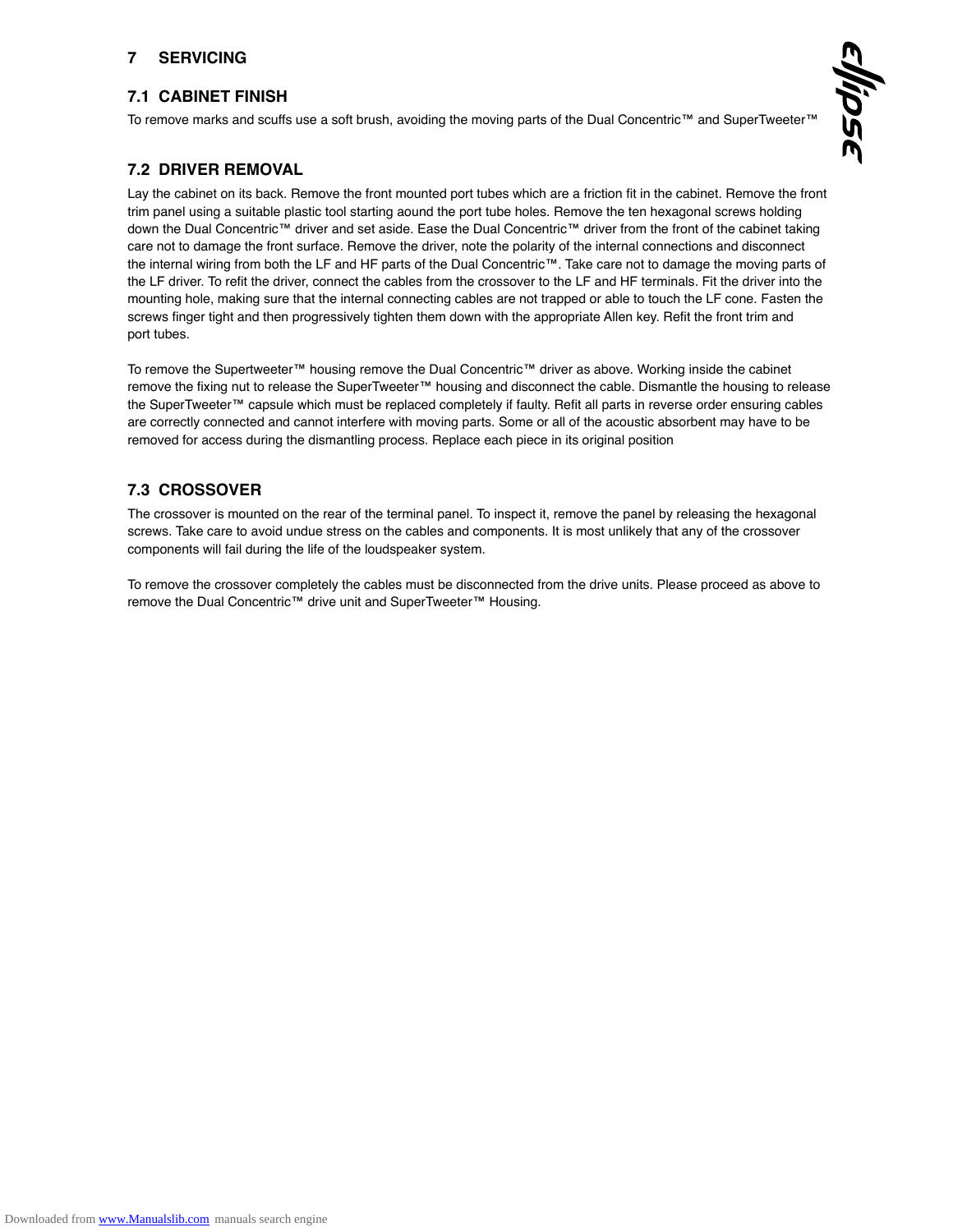# **8 WARRANTY**

NO MAINTENANCE OF THE ELLIPSE MONITORS IS NECESSARY.

All components are guaranteed for a period of five years from the date of manufacture, subject to the absence of, or evidence of, misuse, overload or accidental damage.

For further information please contact your dealer or the distributor in your country. Experience of, misuse, overload or accidental damageration please contact your dealer contact:<br>If you cannot locate your distributor please contact:

If you cannot locate your distributor please contact:<br>Customer Services, Tannoy Ltd., Coatbridge, Strathclyde, ML5 4TF, Scotland If you cannot locate your distributor please contact:<br>Customer Services, Tannoy Ltd., Coatbridge, Strathclyde, ML5 4<sup>-</sup><br>Telephone: 01236 420199 (UK) +44 1236 420199 (International) ir you cannot locate your distributor piease contact:<br>Customer Services, Tannoy Ltd., Coatbridge, Strathclyde,<br>Telephone: 01236 420199 (UK) +44 1236 420199 (Interna<br>Fax: 01236 428230 (UK) +44 1236 428230 (International) Customer Services, Tannoy Ltd<br>Telephone: 01236 420199 (UK)<br>Fax: 01236 428230 (UK) +44 1<br>Internet: http://www.tannoy.com Fax: 01236 428230 (UK) +44 1236 428230 (International)<br>Internet: http://www.tannoy.com<br>DO NOT SHIP ANY PRODUCT TO TANNOY WITHOUT PREVIOUS AUTHORISATION

This warranty in no way affects your statutory rights.

#### **9 DECLARATION OF CONFORMITY**

The following apparatus is manufactured by Tannoy Ltd of Rosehall Industrial Estate, Coatbridge, Scotland, ML5 4TF **9 DECLARATION OF CONFORMITY**<br>The following apparatus is manufactured by Tannoy Ltd of Rosehall Industrial Estate, Coatbridge, Scotland, ML5 4TF<br>and conforms to the protection requirements of the European Electromagneti The following apparatus is manufactured by Tannoy Ltd of Rosehall Industrial Estate, Coatbridge, Scotland, ML5<br>and conforms to the protection requirements of the European Electromagnetic Compatibility Standards and Direct<br> disturbances generated do not exceed levels allowing radio and telecommunications equipment and other apparatus to operate as intended, and, the apparatus has an adequate level of intrinsic immunity to electromagnetic disturbance to enable operation as specified and intended. operate as intended, and, the apparatus has an adequate lever of intimisic immunity to electromagnetic disturbance to<br>enable operation as specified and intended.<br>This equipment conforms to the requirements of the EMC Direc

enable operation as specified and intended.<br>This equipment conforms to the requirements of the EMC Directive 89/336/EEC, amend<br>and the requirements of the Low Voltage Directive 73/23/EEC, amended by 93/68/EEC.

Details of the Apparatus: Tannoy Monitor Loudspeaker Model Number: ELLIPSE 8 PASSIVE aratus: Tannoy Monitor Loudspeaker<br>Model Number: ELLIPSE 8 PASSIVE<br>Model Number. ELLIPSE 10 PASSIVE

Model Number. ELLIPSE 1<br>Applicable Standards: EN55103-1:1996 Emission Applicable Standards: EN55103-1:1996 Emission<br>EN55103-2:1996 Immunity Electrical Safety EN60065:1993

Signed:

For Tannoy Ltd

Position: Director of Engineering<br>
Date: 15 May 2009 15 May 2009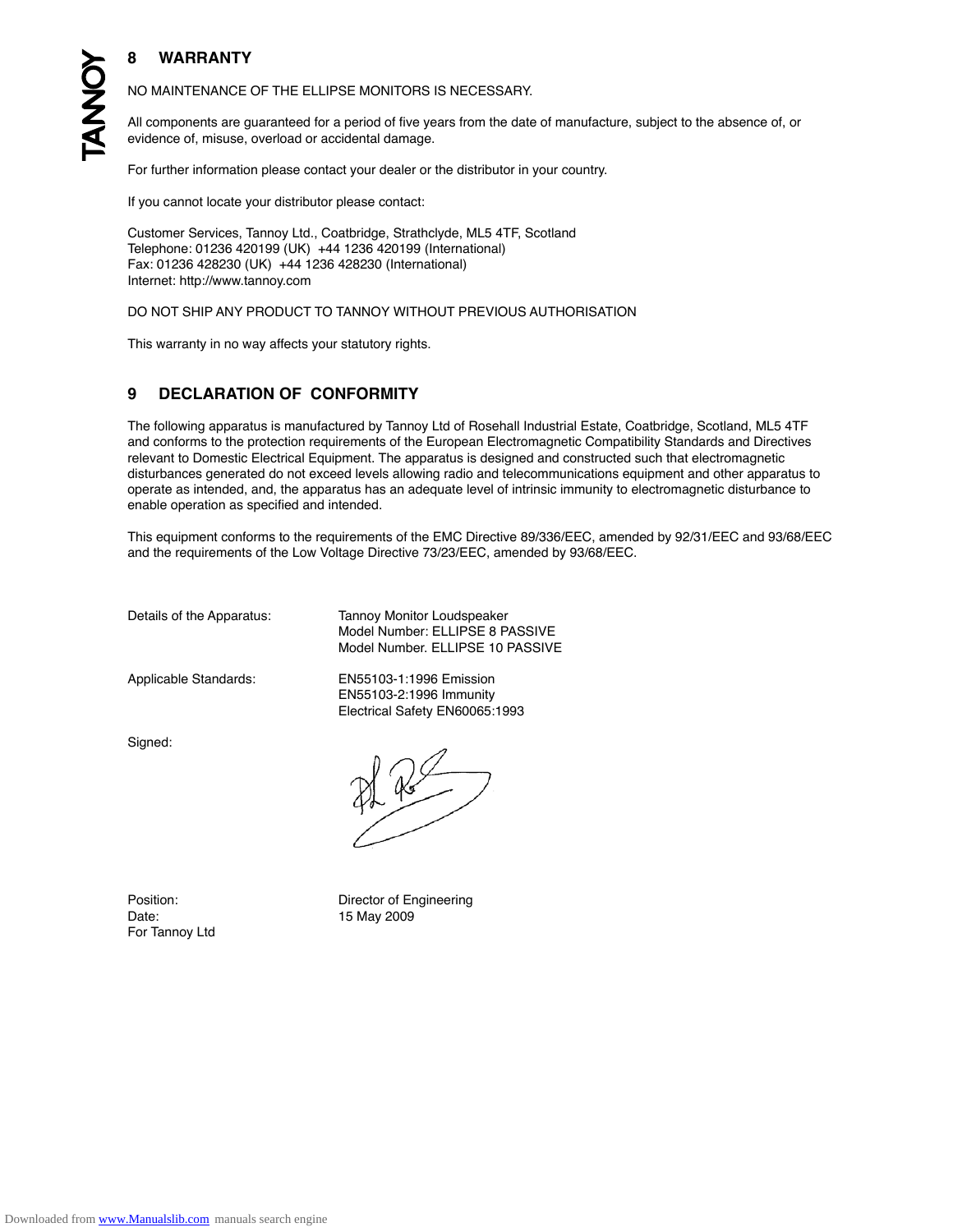**NOTES**